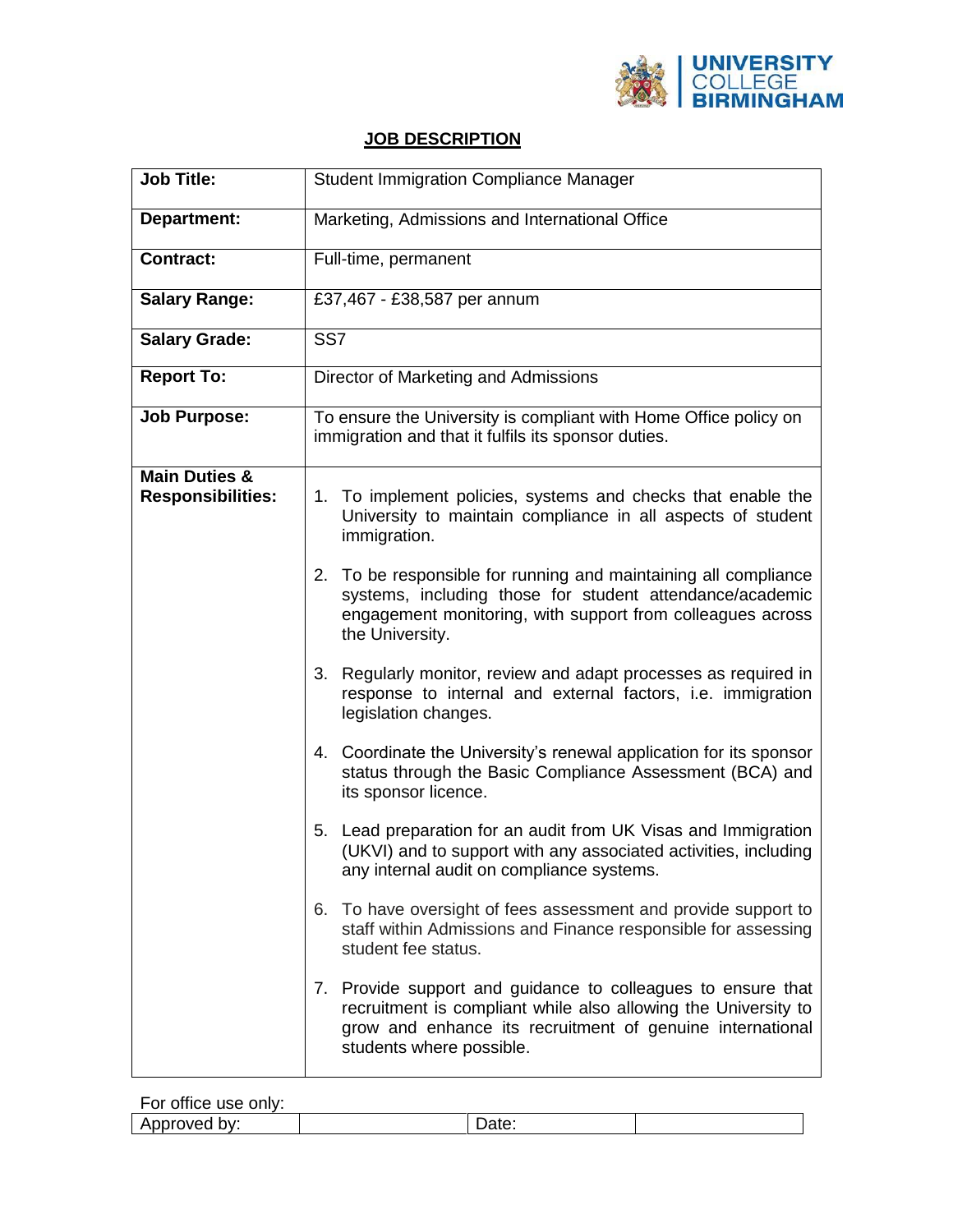

|  | 8. Undertake pre-Confirmation of Acceptance for Studies (CAS)<br>issuing checks on student immigration history.                                                                                                                            |
|--|--------------------------------------------------------------------------------------------------------------------------------------------------------------------------------------------------------------------------------------------|
|  | 9. Ensure that processes are in place for issuing CAS to<br>continuing students and that these are compliant.                                                                                                                              |
|  | 10. Ensure all records kept by the University on students who are<br>subject to immigration control are compliant with Appendix D<br>of the Sponsor Guidance.                                                                              |
|  | 11. Review and assess cases of all registered students in<br>advance of their visa expiry and advise them as necessary.                                                                                                                    |
|  | 12. To act as a Level 1 user using the Sponsor Management<br>System (SMS) and the primary operational contact with the<br>UKVI, undertaking reporting responsibilities to UKVI and to<br>provide training to new SMS users on issuing CAS. |
|  | 13. Ensure that information issued to students is up-to-date,<br>accurate and provides clear advice on immigration<br>compliance.                                                                                                          |
|  | 14. To ensure practice is in line with the requirements of the<br><b>General Data Protection Regulations.</b>                                                                                                                              |
|  | 15. To commit to upholding the principles of Safeguarding and<br>the PREVENT agenda.                                                                                                                                                       |
|  | 16. Any other duties commensurate with the nature and grade of<br>the post.                                                                                                                                                                |
|  |                                                                                                                                                                                                                                            |